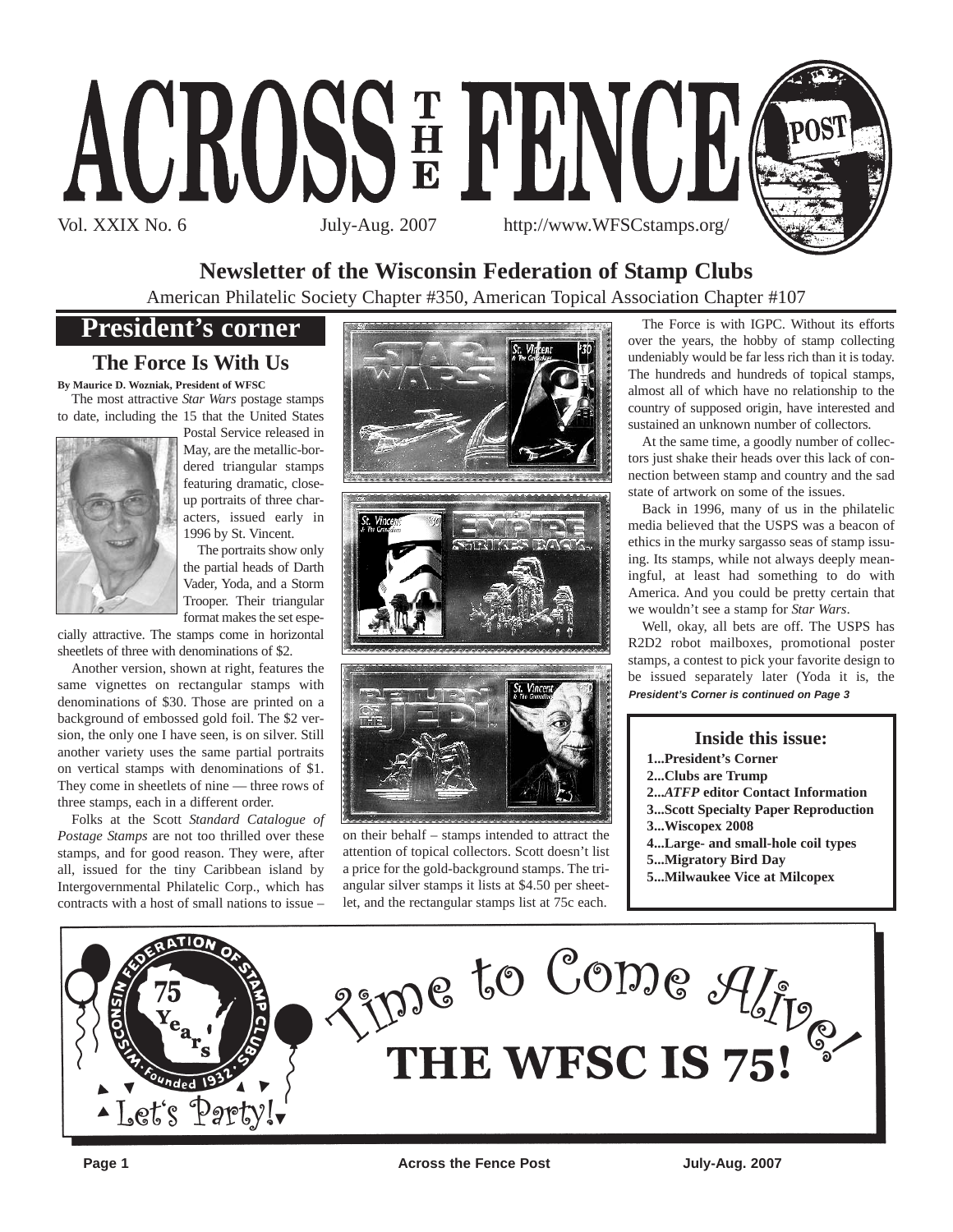### **Clubs are Trump**

**By Maurice D. Wozniak, President of WFSC**

"We've added a couple new members to the club," the **Northwoods Stamp and Coin Club** (Rhinelander) newsletter reported. Adding new members is always good news, and we read of it from time to time in club correspondence.

"The **Green Bay Philatelic Society** picked up two new members at the (Baypex 2007) show."

The **Central Wisconsin Stamp Club**, Stevens Point and Wisconsin Rapids, also added a member recently.

Membership data for all the clubs that make up the Wisconsin Federation of Stamp Clubs indcate that membership overall was a little bit down in 2006, but some clubs posted gains.

There are more stamp collectors today, and just as in the past, those who may be just starting in the hobby now can become the knowledgeable and active collectors of the future.

Clubs must beat the bushes for new members at their shows and through other outreach programs. Existing members must speak up and invite potential new members to come to a meeting and possibly join. Ask them to join. Then cater to their needs. Give them an orientation before or after a meeting so they know about the club's activities

A small membership committee or even a single mentor could then find out what the new member needs from the club and try to arrange a program to cater to those needs. Someone should call to remind the new member (or even a prospective member) about the meeting and offer to pick him or her up.

Engage the new member. Make him feel needed and wanted, Ask him how he got started, what he collects, what committees he'd like to participate with.

That nervous new member could become a club president in just a little while, and it's to your advantage to bring him along the hobby's path with you.

**\*\*\***

#### **Program ideas**

The **Wauwatosa Philatelic Society** made arrangements to view a Postal Service slide show on the Civil War era. **\*\*\***

#### **What others are doing**

The **Green Bay Philatelic Society** continues its new newsletter feature, "One of My Favorite Stamps," allowing club members to write a brief report on stamps they like. It does more than fill space; it allows members to feel connected to the club.

More of what we learned from reading the

## *ATFP* **editor contact information**

someone else.

*Berlin St., Waupaca WI 54981.*

If you regularly send notes, items or other information to me, please note there have been changes in both my email and snail mail addresses in recent months.

My e-mail address is youngblood@tds.net, and my standard mail address is: P.O. Box 111, Scandinavia, WI 54977-0111.

Although I published the new information several months ago in the boilerplate information below, you may have my old address(es) on file.

**\*\*\*** *Information for "Clubs Are Trump" is gathered from club newsletters. Please send newsletters to Maurice D. Wozniak, 1010*

newsletter articles on Henry Wadsworth Longfellow (this time from the M*ilwaukee Philatelist* of the **Milwaukee Philatelic Society**): Longfellow was a descendant of John Alden (of Jamestown fame). Also, the MPS newsletter had notes from a talk by John Fisher, a club member and employee of the local post office. They included a tip: Affixing your stamp with half-inch margins on an envelope will help avoid its being ripped ff by a canceling machine. And this heads-up: Stamp vending machines are 20 or more years old, are breaking down and can't be fixed. By 2010 they'll all be gone. The cost of the bus service MPS traditionally provides to the big Chicago-area shows has gone up by \$125, so the club has passed the increase on to riders – from \$20 to \$25 for Chicagopex. It's still a good deal if you want to leave the driving, gasoline, tolls and parking to

Please note the changes, as e-mail is no longer being forwarded, and regular mail will eventually stop being forwarded as well. Thank you. *— Wayne L. Youngblood, editor,* ATFP

## **Wisconsin Federation of Stamp Clubs officers** Across the Fence Post is the official publication of

PRESIDENT Maurice D. Wozniak 1010 Berlin St. Waupaca, WI 54981 715-258-2025 berliners2@sbcglobal.net

VICE PRESIDENT Hank Schmidt P.O. Box 3153

Oshkosh, WI 54903 artcoy@vbe.com

#### CENTRAL OFFICE/SECRETARY Vacant

#### TREASURER

Paul T. Schroeder 1750 W. 5th Ave., Apt. F Oshkosh, WI 54902 920-426-2059

#### VP YOUTH DIVISION

#### MaryAnn Bowman P.O. Box 1451 Waukesha, WI 53187

NE REGION VP

Al Marcus (maram@tds.net) Green Bay Phil. Soc. Northwoods Phil. Soc. (Iron Mountain) Outagamie Phil. Soc. Wisc. Postal Hist. Soc.

#### EAST CENT. REGION VP Vern Witt

Fond du Lac Stamp Club Kettle Moraine Coin & Stamp Club Manitowoc Phil. Soc. Oshkosh Phil. Soc. Sheboygan Stamp Club

#### SW REGION VP

Valerie Cook Badger Stamp Club Baraboo Stamp Club Janesville Stamp Club Monroe Stamp & Postcard Club Rockford Stamp Club

#### SOUTH CENTRAL REGION VP Art Gaffney stehlee@aol.com

Waukesha County Phil. Soc.

#### SE REGION VP Art Schmitz piscine@execpc.com

Am. Top. Assn. (Chap. 5) Belle City Stamp Club Kenosha Stamp & Cover Club North Shore Phil. Soc. (Milw.) Northwestern Mutual Stamp Club Polish American Stamp Club Wauwatosa Phil. Soc.

#### Art Petri

American Air Mail Soc. (Billy Mitchell Chapter) Germany Phil. Soc.

(Chap. 18) Italian American Stamp Club Milwaukee Phil Soc.

#### CENTRAL REGION VP Gregg Greenwald

#### bluebird@tznet.com

Central Wisc. Stamp Club Chippewa Valley Stamp Club Northwoods Stamp & Coin Club (Rhinelander)

Wisconsin Valley Phil. Soc.

the Wisconsin Federation of Stamp Clubs, Inc., a 501c3 non-profit organization. WFSC also is a life member of the APS (since 1953). For more information about WFSC, please contact the Central Office.

AFTP is published monthly September through April, and every other month May through August (10 issues per year). News of Wisconsin collectors, club news and gratis original philatelic features are welcomed. The editor accepts submissions in any format, but prefers email if possible. Editor reserves the right to make editorial changes to submitted copy.

Material appearing in AFTP not carrying an individual copyright notice may be reproduced only by not-

for-profit organizations, provided the author(s) and AFTP receive credit or attribution. All materials carrying an individual copyright notice are the sole property of the author(s). Unless explicitly stated by an officer in conjunction with official WFSC business, opinions expressed by the editor or individual authors are not necessarily endorsed by the WFSC.

Submission deadlines for editorial and avertisingmaterials are for the 1st of the month preceding month of publication (i.e. Jan. 1 for Feb. issue).

All show calendar information, along with all other editorial matter and listings, should be sent to: Wayne L. Youngblood, Editor ATFP, P.O. Box 111, Scandinavia WI 54977-0111. (youngblood@tds.net) phone: 715-467-4416.

Advertising material and payment should be sent to Dave Carney, Advertising Manager, AFTP, P.O. Box 55, Kimberly, WI 54136-0055. (dcarneyl@new.rr.com) pnone: 920-687-9077. For a complete list of advertising rates and policies (display, classified and listings), request a copy from the advertising manager.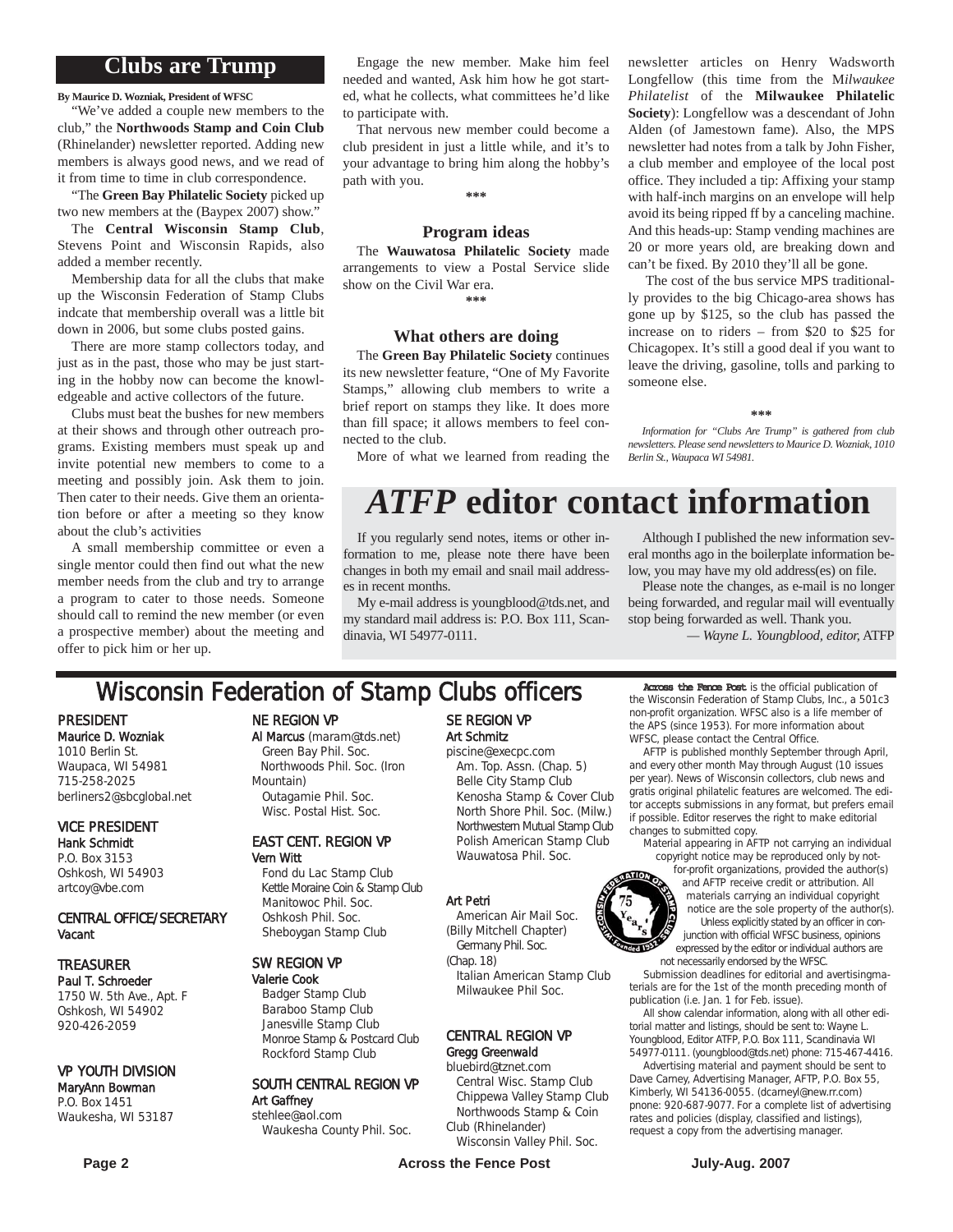## **The Scott Specialty Paper Reproduction Project**

**by P Sudevan, Department of Psychology, UW–Stevens Point, and the Central Wisconsin Stamp Club (CWSC)**

This is a brief description of a project undertaken by university students to create a close reproduction of the paper used in the Scott *Specialty Album* series. The attempt was to create paper that matched the weight, color, appearance and strength of the Scott Specialty paper as closely as possible.

In the Fall semester of 2006-07, Yan Luo and Dyan Isaacson, students majoring in paper science at the University of Wisconsin–Stevens Point, met with me after I spoke about the Scott paper project with my friend and colleague, Dr. Gerald Ring, chair of the Paper Science & Engineering Department of the University of Wisconsin–Stevens Point, and with Bill Lazar, the Laboratory Manager for that department. The undergraduate program in paper science is unique among four-year universities in the state, and probably in the nation. One of their courses is a projects course, PAP SCI 475: Paper Machine Operations.

Students in this class carry out a project that requires them to create paper using the paper machine that belongs to the department. I had suggested to Gerry Ring, who is familiar with my own interest in philatelic matters, that reproducing

#### *President's Corner, from Page 1*

indomitable force for good), three special Express Mail packs, and who knows what else.

St. Vincent also issued, about the same time as the dramatic portrait stamps, a sheetlet of six stamps showing scenes from the three *Star Wars* films that had been released to that point. In a telephone conversation, the man writing publicity releases for IGPC told me he had been given scant data on the stamps and asked if I knew details of the scenes.

I didn't, but I knew my son would. He was nuts over the film phenomenon, had seen each of the three movies released to that time more than once and had a collection of action figures and models. So I asked him and passed the information along. In my mind, I've given him credit for the subScott *Specialty Album* paper might be an interesting project for the students to undertake. So we decided that Yan Luo and Dyan Isaacson, who were taking the class in Fall 2006, would do this as their project. Gerry Ring, who taught the course, and Bill Lazar agreed to serve in an advisory capacity.

Yan and Dyan met with me on several occasions to discuss the details of the project. I provided multiple samples of Scott *Specialty Series* (Type A) album paper that they could study and analyze. Preliminary analyses revealed a variety of technical characteristics of the paper, including average basis weight, stiffness, tensile strength, brightness and color. These analyses also revealed that the paper contained a high concentration of hardwood pulp.

To decide on the dyes that would be used in the reproduction attempt, Yan and Dyan contacted David Aiken at Amos Press and John Ringelstetter at Clariant Paper Chemicals. Ringelstetter provided the students with a dye recipe for archival yellow that they could mix from component yellow, blue and red dyes. The internal sizing (Hercon-195 alkaline AKD internal size) for the paper was provided by Neenah Papers and the UW–Stevens Point laboratory already had the 100% HW Aspen

sequent press release ever since.

Scott values the scenes sheetlet at \$1.60, but I find it offered by an Internet dealer at \$19.95. The same dealer offers the triangular stamps' sheetlet (\$4.50 catalog) at \$14.95.

I liked the way that Randall Sherman put it in the *Chicago Philatelic Society Bulletin*:

"It is highly doubtful that actress/singer Debbie Reynolds could have imagined being able to mail out bill payments or reply to fan mail with a stamp depicting her daughter, actress Carrie Fisher," who played Princess Leia Organa in three of the films.

The *Bulletin* added: "One thing is certain; this is not your father's Postal Service anymore. The USPS that existed when the first *Star Wars* movie premiered in 1977 would have never thought of doing things like this.

Kraft pulp needed for the paper.

With these resources in hand, the students set up the paper machine run on Dec. 6, 2006. I was present for the run, along with Ring, Lazar, and Dr. Karen Biasca, another paper science professor who came to watch the run. The run proceeded smoothly as we watched the pulp slurry being transformed in stages into beautiful, dry paper in rolls. There was some initial apprehension about color, since the students had not been able to obtain a colorimetric match (problems with the instrument), and had done a match by eye. The color turned out to be an outstanding match, however.

The paper was also an excellent match in terms of weight and surface qualities, although the final product was slightly lighter and a fraction less smooth compared to the original Scott paper. The paper was sheeted and cut to final Scott paper dimensions (11.5 inches by 10 inches). About 3,000 such sheets were produced from the roll of paper obtained through the single paper machine run, A technical analysis of the average basis weight, stiffness, tensile strength, brightness and color showed that the paper was a very close match to the original Scott paper.

The students gave two presenta-

tions on their project. One was in December 2006, and was to the faculty in paper science. The other was in April 2007, and was to the members of CWSC who were also given a tour of the paper machine laboratory.

In sum, the paper science faculty and I all felt that the project was very well designed and executed. Reproducing paper to the original specifications can be quite difficult, and even with Scott's own versions, there can be considerable and tangible variations in color, strength and other qualities.

Given these variations and difficulties, we felt that the students' attempt was a remarkable success.

**Please share your news**

If your club has a particularly interesting program coming up or if you are particularly pleased with the success of a recent show or club meeting, please consider sending a short item to *Across the Fence Post*. Other Wisconsin Federation of Stamp Club members will no doubt be interested to read about what's happening in your local collecting community. Items should be sent to:

Wayne L. Youngblood, editor, *ATFP*, P.O. Box 111, Scandinavia WI 54977-0111.

### **WISCOPEX '08 ONE DAY APPLETON SHOW**

The Wisconsin Federation of Stamp Clubs' annual convention and show for 2008 will be hosted by the Outagamie Philatelic Society. The date is April 12, 2008, and show hours will be from 9:30 a.m. to 5:00 p.m., at the Fox Valley Lutheran High School, 5300 N. Meade St., Appleton, Wis. There will be free parking and admission.

The Wisconsin Postal History Society will meet at 9:00 a.m., preceding the show opening time. The annual convention meeting will start at 1:00 p.m., with delegate check-in at 12:45. A judging critique will be held at 3:00 p.m.

There will be a special WFSC show cachet and cancel, post office substation and a youth table. Noon lunch will consist of sandwiches, chips and beverages to purchase.

The nine WFSC Historian Albums will be on display at the show. Watch future issues of *ATFP* for other scheduled events, such as exhibiting and presentation of awards.

Another later show date had been talked about, but the April 12th date is the correct one. The bourse contact person is Al Marcus. His phone is: (920)725-0798. Other inquiries may be sent to Verna Shackleton. Her email (and the official show email address is corosec@sbcglobal.net.

Other show officials include Site Chairman, Darwin Hintz; Floor Chairman, Gene Clark; and Verna Shackleton is the Exhibit Chairperson.

We hope to see you at Wiscopex 2008!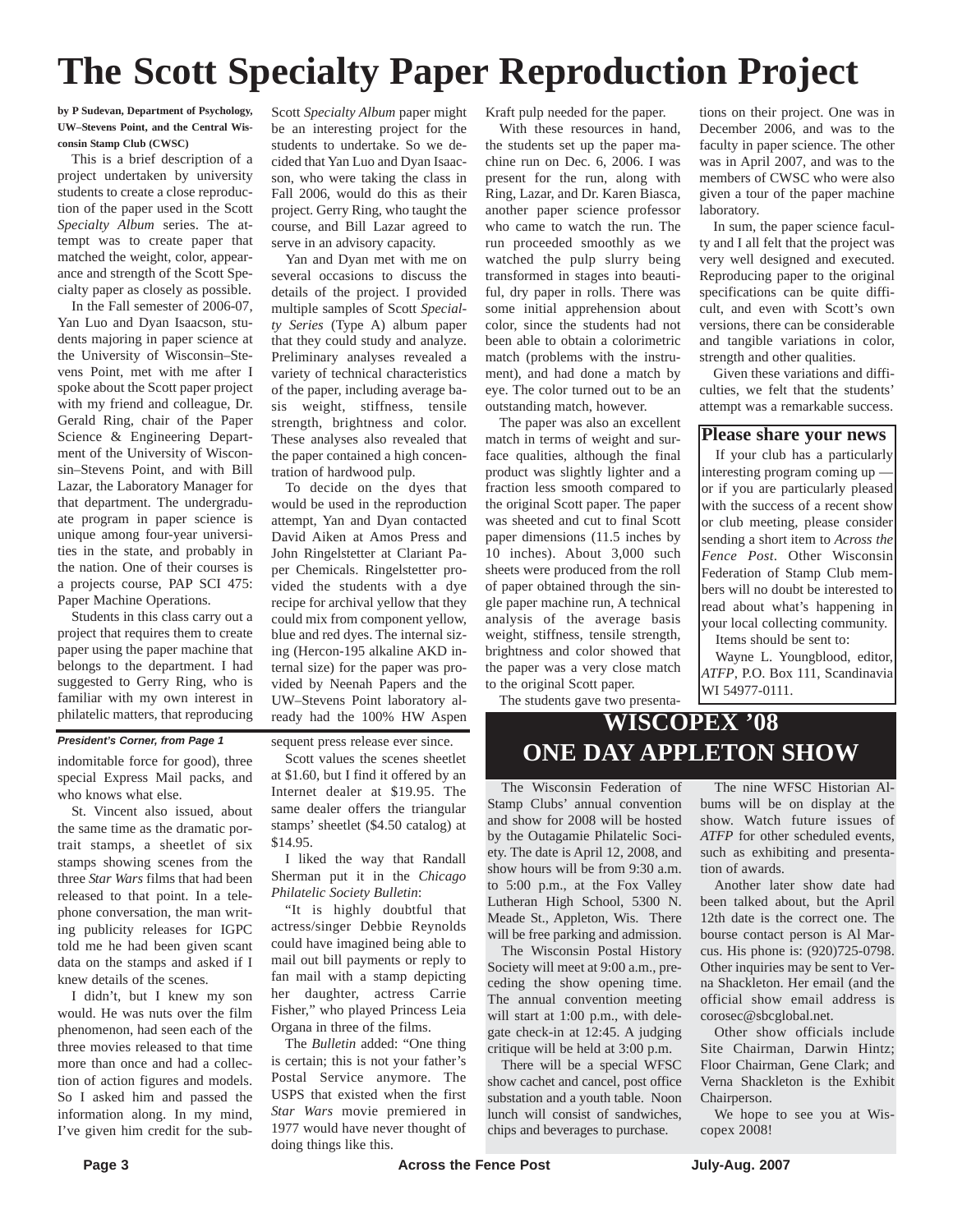# **Large- and small-hole Liberty series coil stamps are worth collectors' time to seriously search for**

#### **by Wayne L. Youngblood**

For collectors of modern United States stamps, the 1954 Liberty series ushered in with it a number of production-related varieties (some quite scarce) to pursue. This is due in part to the nature of definitive stamps (to be reprinted as needed), but also to the rapid printing and processing technology changes taking place during the years the series was in use.

The catalog listings of 1954 Liberty series coils in particular deal with a number of issues, such as wet and dry printings, phosphorescent tagging and, what we're featuring this month, small- and large-hole perforation varieties.

Varieties such as the 4¢ Lincoln wet printing (which is available only with a Bureau precancel), and the original printing of the 3¢ Liberty so-called "Look" coil (with phosphor tagging) can cost hundreds of dollars if you are looking for mint line pairs. Even used examples of these varieties are scarce, if not always expensive.

But let's take a look at the small-and large-hole perforation types of these stamps.

It should be noted first, that all wetprinted Liberty series coil stamps are found only with the large-hole variety. This is because by the time the new coilers that caused the varieties were introduced all printing had been switched to the dry method. Dry printings can be found with either hole type.

The small-and large-hole varieties were caused specifically by coil processing equipment changes at the Bureau of Engraving and Printing in 1960. The perforation pins on the Goebel coiler were smaller in diameter than those found on the old Stickney equipment. Thus, even if the distance between holes was the same (perf 10 vertically), the appearance was different. These types appear on all values of the Liberty series coils  $(1\phi, 1\ 1/4\phi, 2\phi, 2\ 1/2\phi,$  $3\varphi$ ,  $4\varphi$ ,  $4 \frac{1}{2\varphi}$  and  $25\varphi$ ), as well as on the  $7¢$  blue Jet airmail coil (C52). Of these, only the 1 1/4¢, 2 1/2¢, 4 1/2¢ and the  $7¢$ Jet coil have significant premiums over the inexpensive types. In each case (other than the  $1/4\varphi$ , it is the small-hole variety that is the most expensive.

At first, collectors and dealers took little notice of the change, and Scott lagged decades behind (not recognizing these types until the late 1980s). As a result, few examples of some types were saved, accounting for their current high value.

You see, there is a common trend that has repeated itself consistently throughout the history of stamp collecting. When a



*Shown above (front and back) are the small- and large-hole varieties of the 1 1/4¢ Palace of the Governors coil stamp of the Liberty series. These varieties are usually more easily distinguished from the reverse side.*

new stamp is released, most collectors and dealers rush out to get the new stamps. If a new variety shows up near the end of the lifetime of the stamp issue and is not readily recognized, the retention rate is much lower, and the variety usually is scarcer.

In each case this was true of the large-and small-hole types of the Liberty series, where (except for the  $1 \frac{1}{4\phi}$ ), the large-hole type was the first variety released. In the case of the  $1 \frac{1}{4\phi}$ , it was first released in 1960, processed on the Goebel coils (small hole), with a small late-run printing processed on the old equipment (large-hole).

Identifying large- and small-hole varieties is a fairly simple matter, by simply comparing inexpensive varieties. With a little experience you'll be able to pick them out quickly — and this could pay off well. Mint line pairs of the  $1 \frac{1}{4}$  currently sell for about \$150; the 4  $1/2\varphi$  sells for \$450; and the 7c Jet airmail sells for \$200!

But, more than all others, you should keep a sharp eye out for the  $2\frac{1}{2}\phi$  small hole variety of Scott 1056.

Further complicating all previously discussed factors, the 2  $1/2\ell$  is known only with a Bureau precancel. The current catalog value for a mint line pair is \$3,000!

Why is this relatively recent stamp so rare — particularly in mint condition? It shouldn't be. A number of post offices from different cities ordered the 2½¢ Bunker Hill coil and received the small-hole variety. To understand this, let's take a look at both postal regulations and collector habits that developed because of them.

Post office regulations of the 1950s and '60s forbade saving unused, gummed precanceled stamps. It was essentially illegal to own or posess mint Bureau precancels. Dealers still purchased these stamps (as did some collectors), but to provide "used"

examples and follow postal regulations, soaked entire rolls of stamps in bathtubs to conform to these regulations.

Precancel collectors weren't interested in gum, but in obtaining all the different cities available for any given issue.

Almost half the cities received the small hole variety, so you'd think it would be easy to find. But once dealers had obtained any given city for their customers, they saw no need to buy more precancels from the same city.

By the time the small hole varieties became available, most precancel collectors already had obtained precancels on the large hole coils. At that time, hole varieties and plate layout differences just weren't recognized by dealers and collectors as varieties worth saving.

Complicating things even more is the fact that more than 95% percent of bulk mail is destroyed by recipients. Since this stamp came only precanceled and the destruction rate is so high, it's easy to see why these stamps became so scarce.

Of 94 cities that ordered and received Bureau precancels for the 2  $1/2\ell$  value, 93 cities received large hole coils and 41 cities — almost half — eventually received the small-hole variety. The one city whose precancel is known only on small hole  $2\frac{1}{2}\phi$ coils was Rock Hill, S.C. So, if you find one of these, you know it's the scarce small-hole variety.

Take the time to look through accumulations, dealer stocks and junk boxes for these scarce modern-day varieties. You may well be surprised by what you find!

#### \*\*\*

*Special thanks go to Steve Unkrich, who provided much of the precancel information contained in this article.*